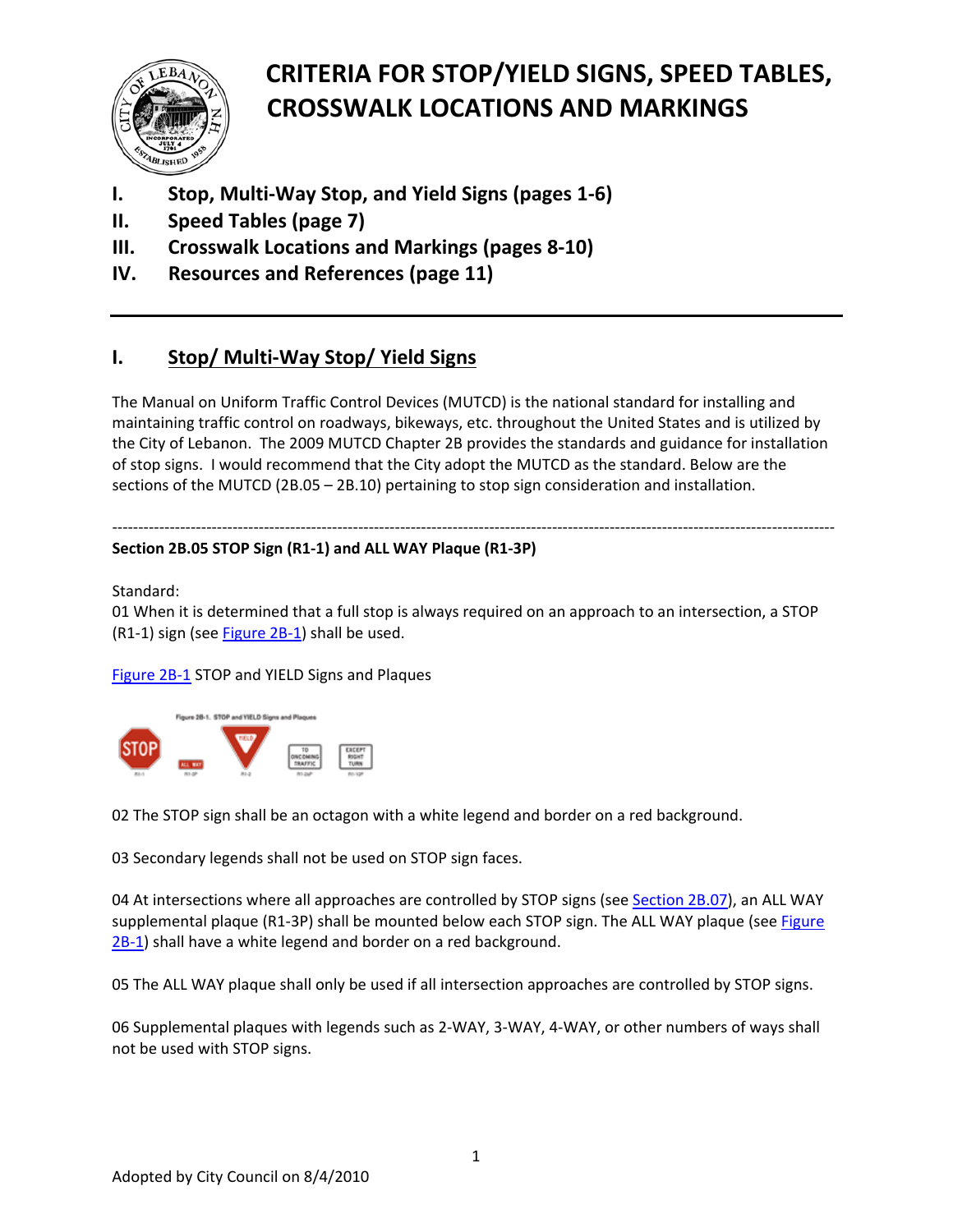

#### Support:

07 The use of the CROSS TRAFFIC DOES NOT STOP (W4‐4P) plaque (and other plaques with variations of this word message) is described in [Section](http://mutcd.fhwa.dot.gov/htm/2009/part2/part2c.htm#section2C59) 2C.59.

#### Guidance:

08 Plaques with the appropriate alternative messages of TRAFFIC FROM LEFT (RIGHT) DOES NOT STOP (W4‐4aP) or ONCOMING TRAFFIC DOES NOT STOP (W4‐4bP) should be used at intersections where STOP signs control all but one approach to the intersection, unless the only non‐stopped approach is from a one‐way street.

#### Option:

09 An EXCEPT RIGHT TURN (R1-10P) plaque (see [Figure](http://mutcd.fhwa.dot.gov/htm/2009/part2/part2b.htm#figure2B01) 2B-1) may be mounted below the STOP sign if an engineering study determines that a special combination of geometry and traffic volumes is present that makes it possible for right‐turning traffic on the approach to be permitted to enter the intersection without stopping.

#### Support:

10 The design and application of Stop Beacons are described in [Section](http://mutcd.fhwa.dot.gov/htm/2009/part4/part4l.htm#section4L05) 4L.05.

#### **Section 2B.06 STOP Sign Applications**

#### Guidance:

01 At intersections where a full stop is not necessary at all times, consideration should first be given to using less restrictive measures such as YIELD signs (see [Sections](http://mutcd.fhwa.dot.gov/htm/2009/part2/part2b.htm#section2B08) 2B.08 and [2B.09\)](http://mutcd.fhwa.dot.gov/htm/2009/part2/part2b.htm#section2B09).

02 The use of STOP signs on the minor‐street approaches should be considered if engineering judgment indicates that a stop is always required because of one or more of the following conditions:

- A. The vehicular traffic volumes on the through street or highway exceed 6,000 vehicles per day;
- B. A restricted view exists that requires road users to stop in order to adequately observe conflicting traffic on the through street or highway; and/or
- C. Crash records indicate that three or more crashes that are susceptible to correction by the installation of a STOP sign have been reported within a 12-month period, or that five or more such crashes have been reported within a 2-year period. Such crashes include right-angle collisions involving road users on the minor‐street approach failing to yield the right‐of‐way to traffic on the through street or highway.

#### Support:

03 The use of STOP signs at grade crossings is described in [Sections](http://mutcd.fhwa.dot.gov/htm/2009/part8/part8b.htm#section8B04) 8B.04 and [8B.05](http://mutcd.fhwa.dot.gov/htm/2009/part8/part8b.htm#section8B05).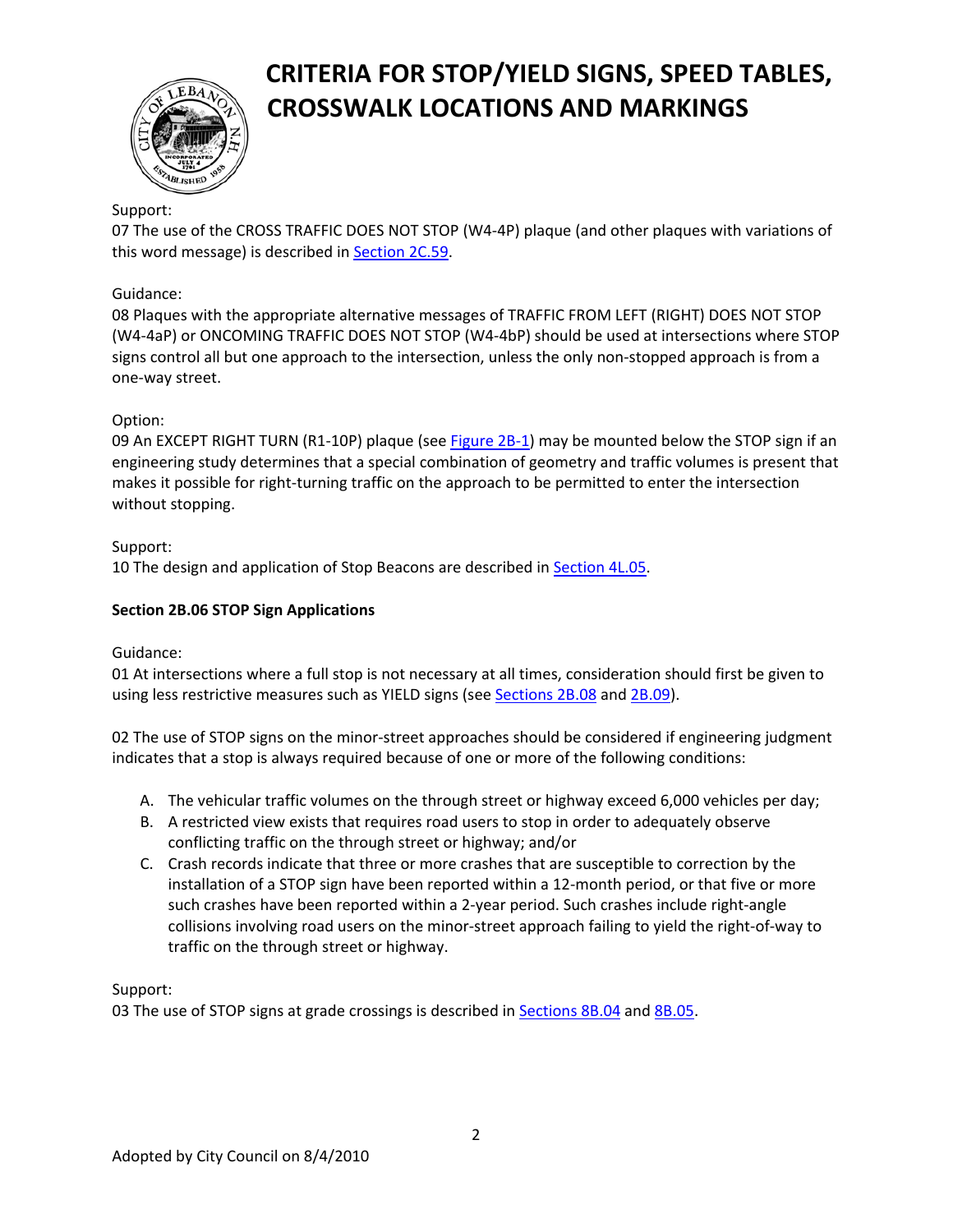

#### **Section 2B.07 Multi‐Way Stop Applications**

#### Support:

01 Multi-way stop control can be useful as a safety measure at intersections if certain traffic conditions exist. Safety concerns associated with multi-way stops include pedestrians, bicyclists, and all road users expecting other road users to stop. Multi-way stop control is used where the volume of traffic on the intersecting roads is approximately equal.

02 The restrictions on the use of STOP signs described in [Section](http://mutcd.fhwa.dot.gov/htm/2009/part2/part2b.htm#section2B04) 2B.04 also apply to multi-way stop applications.

#### Guidance:

03 The decision to install multi-way stop control should be based on an engineering study.

04 The following criteria should be considered in the engineering study for a multi-way STOP sign installation:

- A. Where traffic control signals are justified, the multi-way stop is an interim measure that can be installed quickly to control traffic while arrangements are being made for the installation of the traffic control signal.
- B. Five or more reported crashes in a 12-month period that are susceptible to correction by a multi‐way stop installation. Such crashes include right‐turn and left‐turn collisions as well as right‐angle collisions.
- C. Minimum volumes:
	- 1. The vehicular volume entering the intersection from the major street approaches (total of both approaches) averages at least 300 vehicles per hour for any 8 hours of an average day; and
	- 2. The combined vehicular, pedestrian, and bicycle volume entering the intersection from the minor street approaches (total of both approaches) averages at least 200 units per hour for the same 8 hours, with an average delay to minor-street vehicular traffic of at least 30 seconds per vehicle during the highest hour; but
	- 3. If the 85th‐percentile approach speed of the major‐street traffic exceeds 40 mph, the minimum vehicular volume warrants are 70 percent of the values provided in Items 1 and 2.
- D. Where no single criterion is satisfied, but where Criteria B, C.1, and C.2 are all satisfied to 80 percent of the minimum values. Criterion C.3 is excluded from this condition.

#### Option:

05 Other criteria that may be considered in an engineering study include:

A. The need to control left-turn conflicts;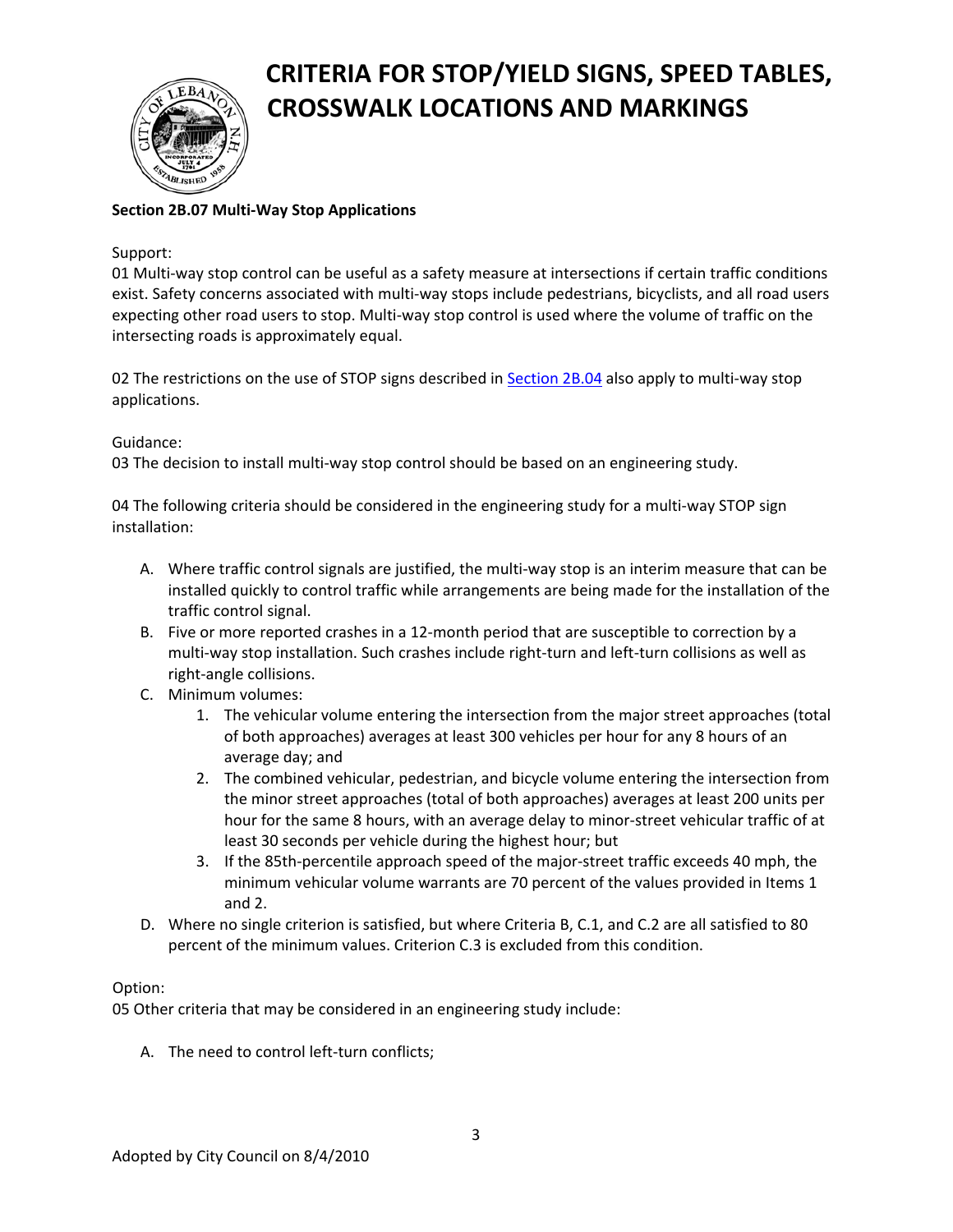

- B. The need to control vehicle/pedestrian conflicts near locations that generate high pedestrian volumes;
- C. Locations where a road user, after stopping, cannot see conflicting traffic and is not able to negotiate the intersection unless conflicting cross traffic is also required to stop; and
- D. An intersection of two residential neighborhood collector (through) streets of similar design and operating characteristics where multi‐way stop control would improve traffic operational characteristics of the intersection.

#### **Section 2B.08 YIELD Sign (R1‐2)**

#### Standard:

01 The YIELD (R1-2) sign (see [Figure](http://mutcd.fhwa.dot.gov/htm/2009/part2/part2b.htm#figure2B01) 2B-1) shall be a downward-pointing equilateral triangle with a wide red border and the legend YIELD in red on a white background.

#### Support:

02 The YIELD sign assigns right‐of‐way to traffic on certain approaches to an intersection. Vehicles controlled by a YIELD sign need to slow down to a speed that is reasonable for the existing conditions or stop when necessary to avoid interfering with conflicting traffic.

#### **Section 2B.09 YIELD Sign Applications**

#### Option:

01 YIELD signs may be installed:

- A. On the approaches to a through street or highway where conditions are such that a full stop is not always required.
- B. At the second crossroad of a divided highway, where the median width at the intersection is 30 feet or greater. In this case, a STOP or YIELD sign may be installed at the entrance to the first roadway of a divided highway, and a YIELD sign may be installed at the entrance to the second roadway.
- C. For a channelized turn lane that is separated from the adjacent travel lanes by an island, even if the adjacent lanes at the intersection are controlled by a highway traffic control signal or by a STOP sign.
- D. At an intersection where a special problem exists and where engineering judgment indicates the problem to be susceptible to correction by the use of the YIELD sign.
- E. Facing the entering roadway for a merge‐type movement if engineering judgment indicates that control is needed because acceleration geometry and/or sight distance is not adequate for merging traffic operation.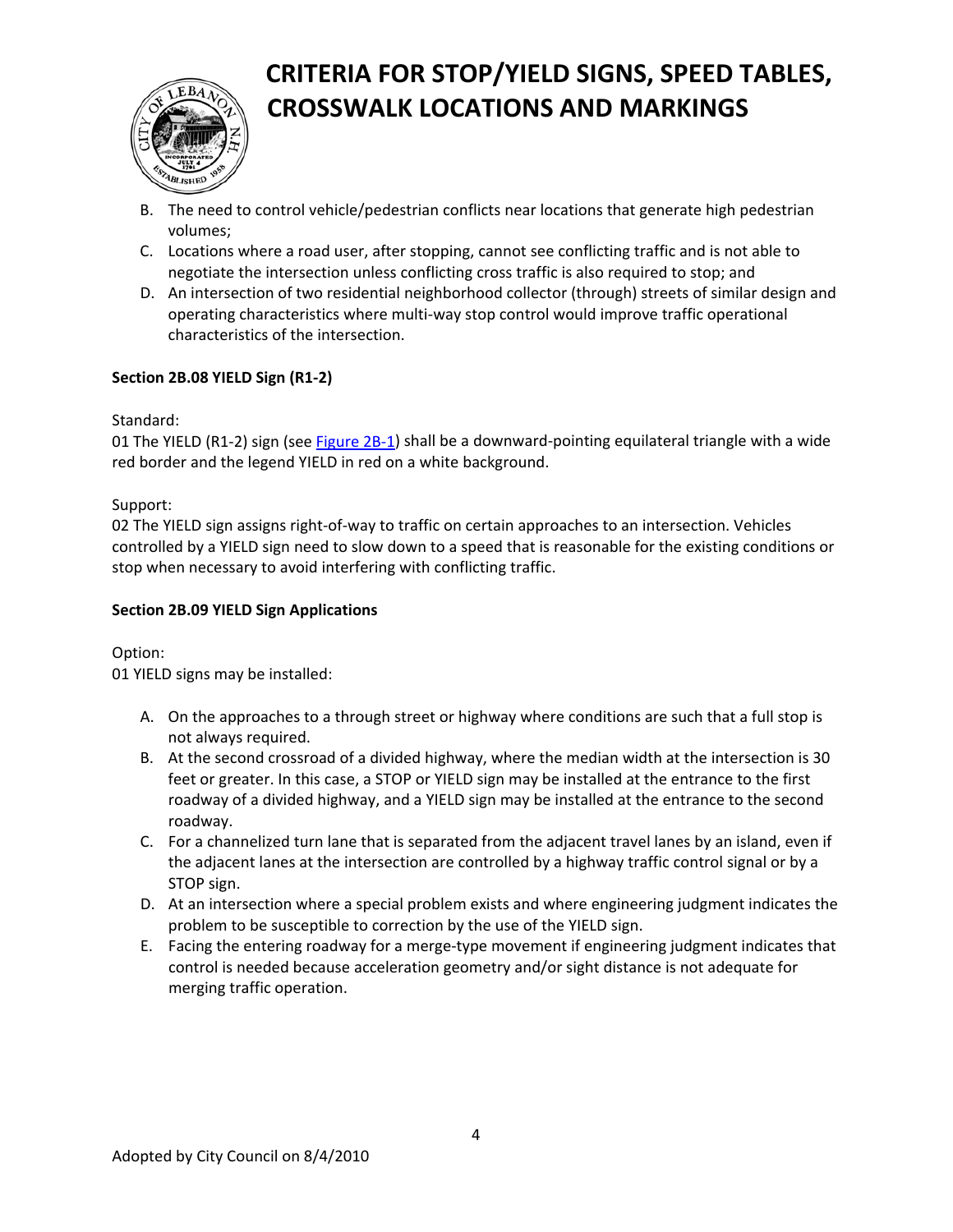

#### Standard:

02 A YIELD (R1-2) sign shall be used to assign right-of-way at the entrance to a roundabout. YIELD signs at roundabouts shall be used to control the approach roadways and shall not be used to control the circulatory roadway.

03 Other than for all of the approaches to a roundabout, YIELD signs shall not be placed on all of the approaches to an intersection.

#### **Section 2B.10 STOP Sign or YIELD Sign Placement**

Standard:

01 The STOP or YIELD sign shall be installed on the near side of the intersection on the right‐hand side of the approach to which it applies. When the STOP or YIELD sign is installed at this required location and the sign visibility is restricted, a Stop Ahead sign (see [Section](http://mutcd.fhwa.dot.gov/htm/2009/part2/part2c.htm#section2C36) 2C.36) shall be installed in advance of the STOP sign or a Yield Ahead sign (see [Section](http://mutcd.fhwa.dot.gov/htm/2009/part2/part2c.htm#section2C36) 2C.36) shall be installed in advance of the YIELD sign.

02 The STOP or YIELD sign shall be located as close as practical to the intersection it regulates, while optimizing its visibility to the road user it is intended to regulate.

03 STOP signs and YIELD signs shall not be mounted on the same post.

04 No items other than inventory stickers, sign installation dates, and bar codes shall be affixed to the fronts of STOP or YIELD signs, and the placement of these items shall be in the border of the sign.

05 No items other than official traffic control signs, inventory stickers, sign installation dates, anti‐ vandalism stickers, and bar codes shall be mounted on the backs of STOP or YIELD signs.

06 No items other than retroreflective strips (see [Section](http://mutcd.fhwa.dot.gov/htm/2009/part2/part2a.htm#section2A21) 2A.21) or official traffic control signs shall be mounted on the fronts or backs of STOP or YIELD signs supports.

Guidance:

07 STOP or YIELD signs should not be placed farther than 50 feet from the edge of the pavement of the intersected roadway (see Drawing F in [Figure](http://mutcd.fhwa.dot.gov/htm/2009/part2/part2a.htm#figure2A03) 2A‐3).

08 A sign that is mounted back‐to‐back with a STOP or YIELD sign should stay within the edges of the STOP or YIELD sign. If necessary, the size of the STOP or YIELD sign should be increased so that any other sign installed back‐to‐back with a STOP or YIELD sign remains within the edges of the STOP or YIELD sign.

#### Option:

09 Where drivers proceeding straight ahead must yield to traffic approaching from the opposite direction, such as at a one‐lane bridge, a TO ONCOMING TRAFFIC (R1‐2aP) plaque may be mounted below the YIELD sign.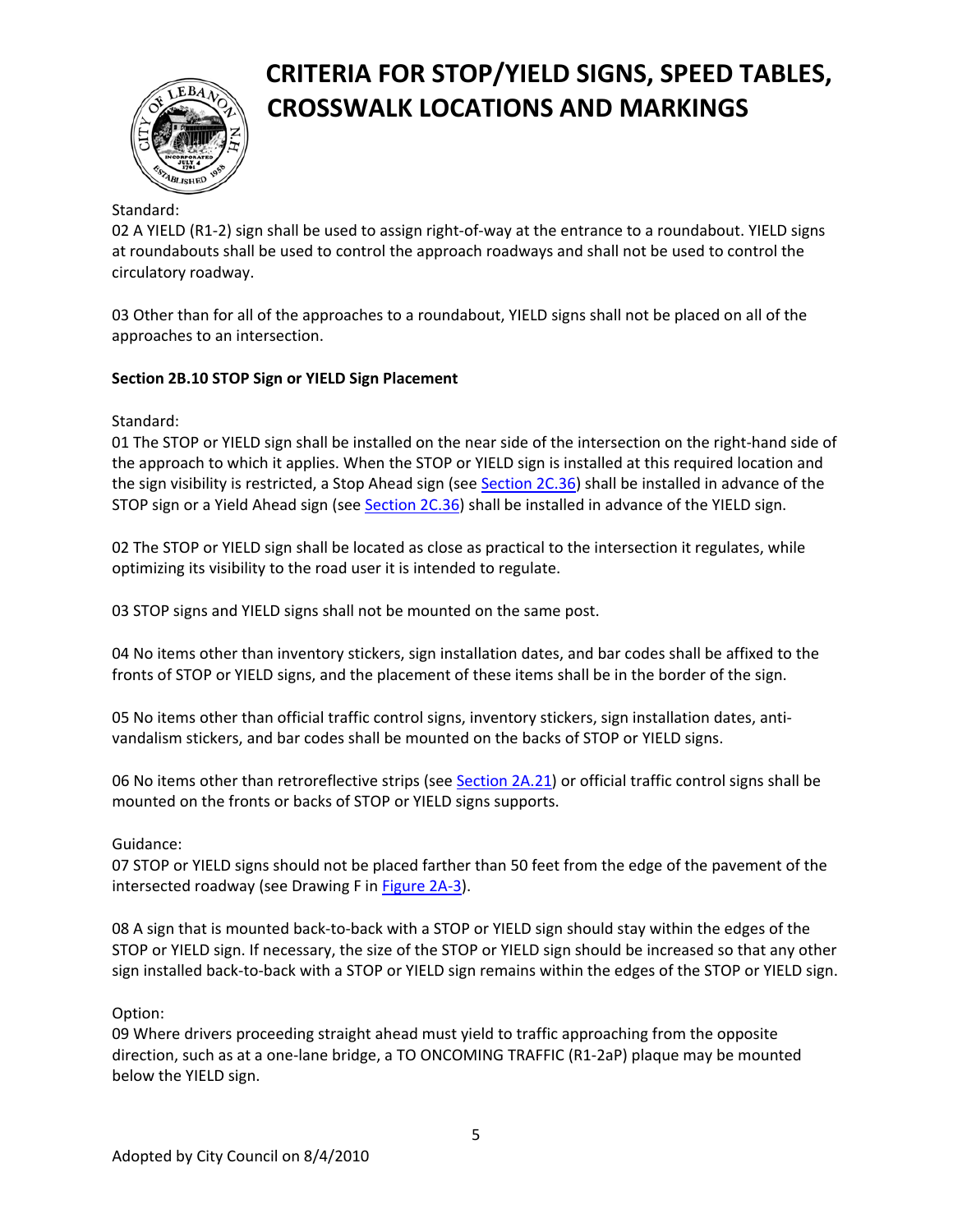

#### Support:

10 [Figure](http://mutcd.fhwa.dot.gov/htm/2009/part2/part2a.htm#figure2A03) 2A‐3 shows examples of some typical placements of STOP signs and YIELD signs.

11 [Section](http://mutcd.fhwa.dot.gov/htm/2009/part2/part2a.htm#section2A16) 2A.16 contains additional information about separate and combined mounting of other signs with STOP or YIELD signs.

#### Guidance:

12 Stop lines that are used to supplement a STOP sign should be located as described in [Section](http://mutcd.fhwa.dot.gov/htm/2009/part3/part3b.htm#section3B16) 3B.16. Yield lines that are used to supplement a YIELD sign should be located as described in [Section](http://mutcd.fhwa.dot.gov/htm/2009/part3/part3b.htm#section3B16) 3B.16.

13 Where there is a marked crosswalk at the intersection, the STOP sign should be installed in advance of the crosswalk line nearest to the approaching traffic.

14 Except at roundabouts, where there is a marked crosswalk at the intersection, the YIELD sign should be installed in advance of the crosswalk line nearest to the approaching traffic.

15 Where two roads intersect at an acute angle, the STOP or YIELD sign should be positioned at an angle, or shielded, so that the legend is out of view of traffic to which it does not apply.

16 If a raised splitter island is available on the left‐hand side of a multi‐lane roundabout approach, an additional YIELD sign should be placed on the left‐hand side of the approach.

#### Option:

17 If a raised splitter island is available on the left‐hand side of a single lane roundabout approach, an additional YIELD sign may be placed on the left‐hand side of the approach.

18 At wide-throat intersections or where two or more approach lanes of traffic exist on the signed approach, observance of the right‐of‐way control may be improved by the installation of an additional STOP or YIELD sign on the left‐hand side of the road and/or the use of a stop or yield line. At channelized intersections or at divided roadways separated by a median, the additional STOP or YIELD sign may be placed on a channelizing island or in the median. An additional STOP or YIELD sign may also be placed overhead facing the approach at the intersection to improve observance of the right‐of‐way control.

#### Standard:

19 More than one STOP sign or more than one YIELD sign shall not be placed on the same support facing in the same direction.

#### Option:

20 For a yield‐controlled channelized right‐turn movement onto a roadway without an acceleration lane and for an entrance ramp onto a freeway or expressway without an acceleration lane, a NO MERGE AREA (W4‐5P) supplemental plaque (see [Section](http://mutcd.fhwa.dot.gov/htm/2009/part2/part2c.htm#section2C40) 2C.40) may be mounted below a Yield Ahead (W3‐2) sign and/or below a YIELD (R1‐2) sign when engineering judgment indicates that road users would expect an acceleration lane to be present.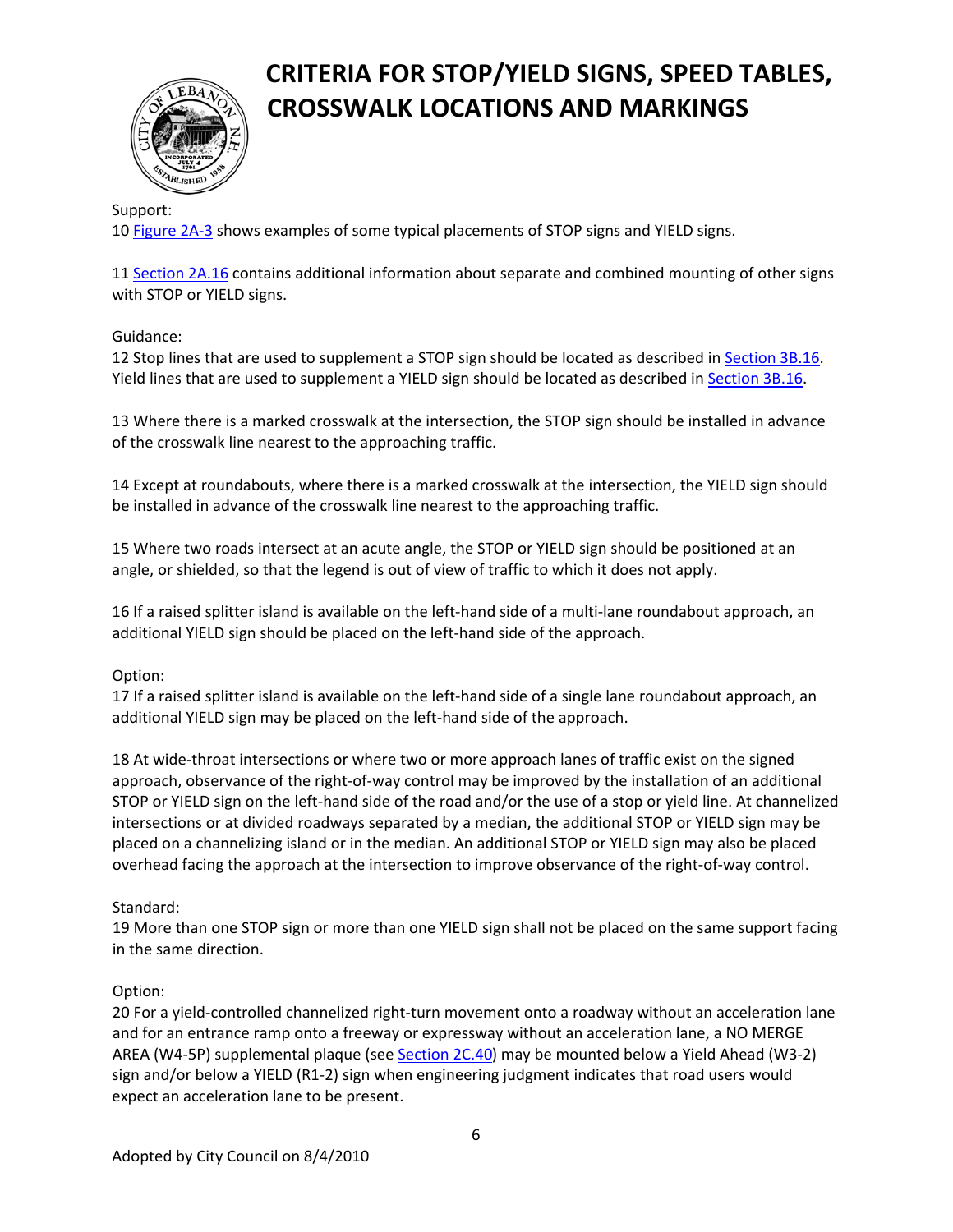

### **II. Speed Tables**

The City of Lebanon recognizes that the installation of speed tables on streets within the City can be an effective means of traffic calming when installed in appropriate locations. The installation of speed tables should be viewed as a final effort in a comprehensive program for reducing vehicle speeds and cut‐through traffic in a residential area. Prior to the installation of speed tables, other efforts such as police enforcement, signage, pavement markings, etc., shall be utilized.

The following procedure shall be used for the consideration of speed tables:

- 1. A request to the Public Safety Committee (PSC) for the installation of a speed table can be made by a resident or a City Department representative. The initial request shall be reviewed by City staff to determine appropriateness. If the request does not meet guideline requirements and appropriateness, the proposer and PSC shall be informed and no action will be taken.
- 2. If the proposer wishes to appeal staff's decision, a written request shall be made to the PSC. The request must be accompanied by a petition memorializing that a minimum of  $2/3^{rd}$ 's of the property owners on the street affected support the installation of the speed table(s).
- 3. Upon acceptance of the appeal, the PSC shall instruct City staff to conduct the appropriate investigation to report back to the PSC to allow for further consideration.
- 4. The following criteria shall be utilized to determine the appropriateness of speed tables at specific locations:
	- a. The street must be a local residential street.
	- b. The average daily traffic volume for both directions on the street must be greater than 500 and no more than 3000 per day on average weekdays.
	- c. The posted speed limit shall be a maximum of 25MPH and the  $85<sup>th</sup>$  percentile speed is at or greater than 35MPH.
	- d. The grade of the street is a maximum of 5%.
	- e. The street should not be a truck or transit route.
	- f. The street shall not be more than one lane in each direction.
	- g. Possible speed table locations shall be a minimum of 200' from intersections.
	- h. Possible speed table locations shall only be installed on through streets with a minimum length of 1000'.
	- i. Speed tables should not be installed where stop/yield signs or traffic signals are less than 500' apart.
	- j. Speed tables should not be installed over manholes, water valves, or catch basins and should be located a minimum of 10' from driveway entrances.
- 5. If the installation of speed tables is approved, the location shall be placed on a priority list and installation will take place as funding is available.
- 6. A request for removal of a speed table shall follow the same procedure.
- 7. This does not preclude the review of any requests by other appropriate boards and committees in the City of Lebanon.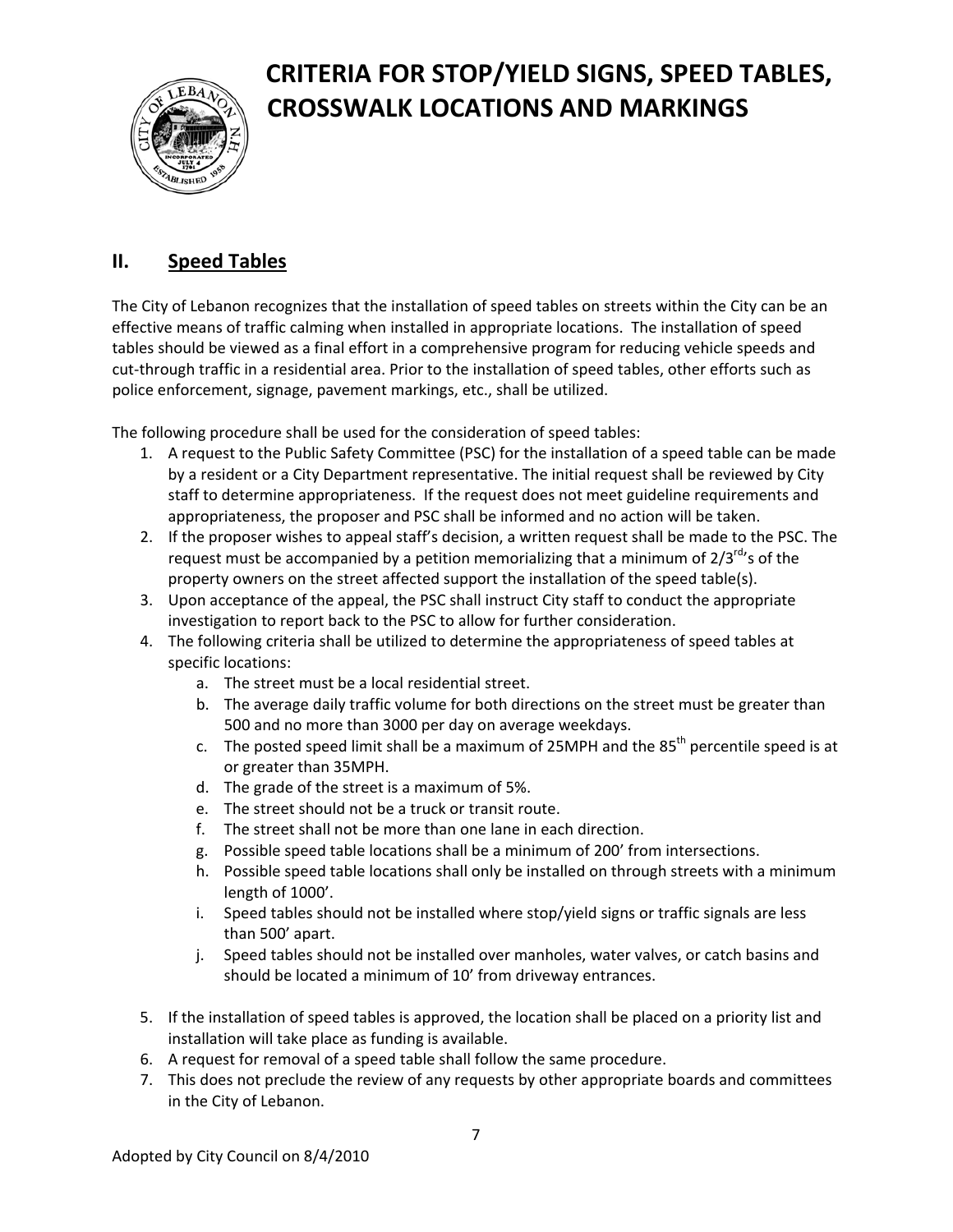

### **III. Crosswalk Locations and Markings**

The purpose of this guideline is to ensure that pedestrian crossings are treated consistently in the City of Lebanon by providing guidance on the location of marked and unmarked crossings, and the associated pavement markings and signs.

This guideline is intended to supplement the Manual on Uniform Traffic Control Devices (MUTCD). Any conflicts between the two documents should defer to the latest edition of the MUTCD.

It must be recognized that not all situations can be adequately addressed in this guideline; therefore engineering judgment must be used at all times.

The following procedure shall be used for the consideration of crosswalks:

- 1. A request to the Public Safety Committee (PSC) for the installation of a marked crosswalk can be made by a resident or a City Department representative. The initial request shall be reviewed by City staff to determine appropriateness. If the request does not meet requirements and appropriateness, the proposer and PSC will be informed and no action will be taken.
- 2. If the proposer wishes to appeal staff's decision, a written request shall be made to the PSC. If the PSC accepts the request on appeal, the PSC instructs staff to conduct the appropriate investigation to report back to the PSC to allow for further consideration.
- 3. The following excerpts from the MUTCD and the NHDOT Guidelines provide the framework for this guideline.

#### **MUTCD Support and Guidance:**

#### **MUTCD Section 3B.17** states in part:

- "Crosswalk markings provide guidance for pedestrians who are crossing roadways by defining and delineating paths on approaches to and within signalized intersections, and on approaches to other intersections where traffic stops
- Crosswalk markings also serve to alert road users of a pedestrian crossing point across roadways not controlled by traffic signals or STOP signs.
- At non‐intersection locations, crosswalk markings legally establish the crosswalk.
- Crosswalks should be marked at all intersections where there is substantial conflict between vehicular and pedestrian movements.
- Marked crosswalks also should be provided at other appropriate points of pedestrian concentration, such as … mid‐block pedestrian crossings, or where pedestrians could not otherwise recognize the proper place to cross.
- Crosswalk lines should not be used indiscriminately. An engineering study should be performed before they are installed at locations away from traffic signals or STOP signs.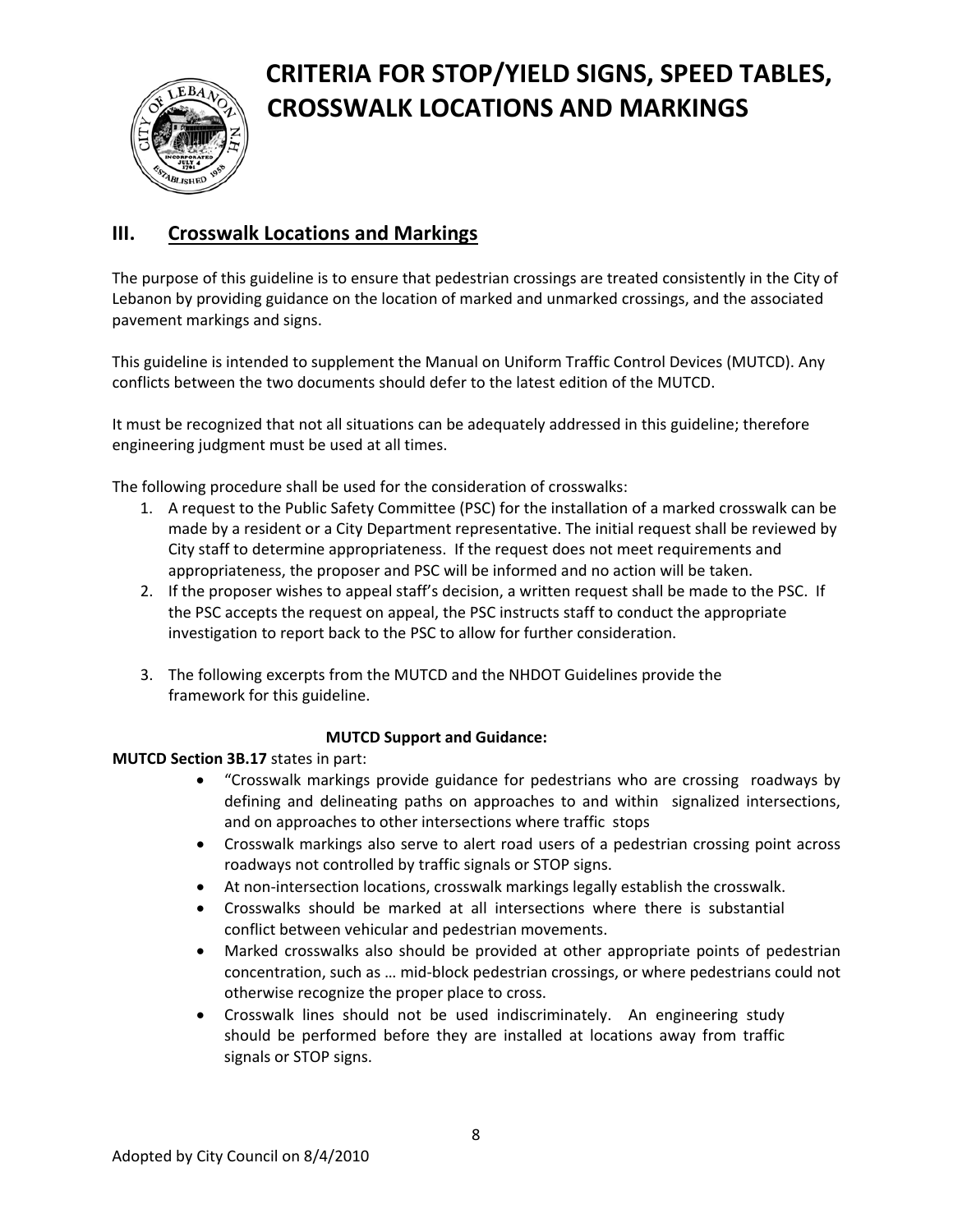

• Because non-intersection pedestrian crossings are generally unexpected by the road user, warning signs … should be installed and adequate visibility should be provided by parking prohibitions."

#### **NHDOT Guidelines:**

Crosswalks shall be in compliance with the standards established in the current edition of the MANUAL ON UNIFORM TRAFFIC CONTROL DEVICES (MUTCD), and the current requirements for the AMERICANS WITH DISABILITIES ACT (ADA).

Crosswalks shall connect pedestrian facilities that are ADA compliant and be located in areas where the motorist will expect pedestrian traffic, typically at intersections.

Crosswalks shall only be allowed in areas where the posted speed limit is 35 MPH/ 55 KPH or less.

Mid‐block Crosswalks shall have the following minimum stopping distance determined from the driver's eye at a height of 3 feet 6 inches to any part of proposed crosswalk and based on AASHTO "Green Book".

| <b>Posted Speed (MPH)</b> | <b>Required Sight</b><br>Distance (ft)* |
|---------------------------|-----------------------------------------|
| 25                        | 155                                     |
| 30                        | 200                                     |
| 35                        | 250                                     |

#### **Table 1**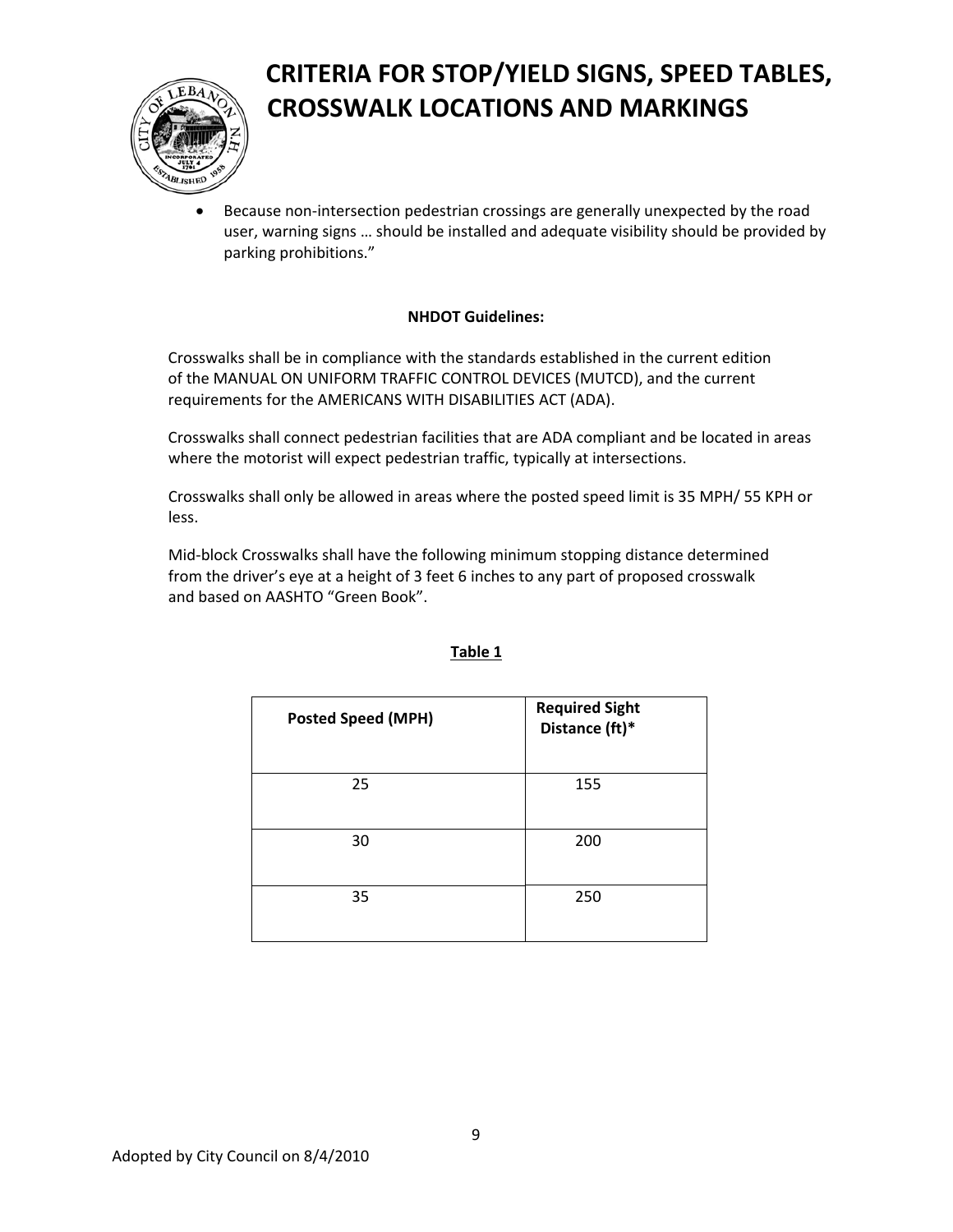

### *Criteria for installation:*

All of the following criteria should be met prior to installing a crosswalk.

- a. The speed limit is 35 mph or less, and;
- b. There are 20 or more pedestrians using the crossing per hour during the vehicular A.M. and P.M. peak periods (lesser volumes may be considered if the pedestrian population consists of young, elderly, or disabled pedestrians), and;
- c. The AADT (annual average daily traffic) for the roadway (both directions combined) exceeds 1500 vehicles per day, and;
- d. A sidewalk or adequate shoulder for use by pedestrians (as determined by traffic volumes, adjacent land uses and other site specific considerations) or other pedestrian destination, such as a recreation field, where there is low potential for vehicle/pedestrian conflicts exists on both sides of the roadway, and;
- e. There is not another crosswalk across the same roadway within 60 m (200 ft), and;
- f. A determination has been made that the pedestrian shall have the right of way over the vehicular traffic, and;
- g. Adequate sight distance (Table 1) is available in both directions. At a minimum, a driver must be able to see either the crosswalk or the pedestrian warning sign. Sight distance shall be measured from the driver's perspective to the outer edges of the traveled lanes, to ensure that an approaching driver can see a pedestrian at any point on the crosswalk within the traveled way.
- h. Parking shall be prohibited within 20 feet of a crosswalk

When a proposed crosswalk is associated with a new development, change in land use, or new pedestrian facilities, an engineering study may be used to predict whether these criteria will be met once the development or facility has been constructed.

Crosswalks should not be marked on 3 or 4 lane roadways with AADT greater than 9,000 vehicles per day unless other safety features, such as raised median refuges, traffic calming measures, or overhead lighting are included, and an engineering study concludes that pedestrian safety will be enhanced.